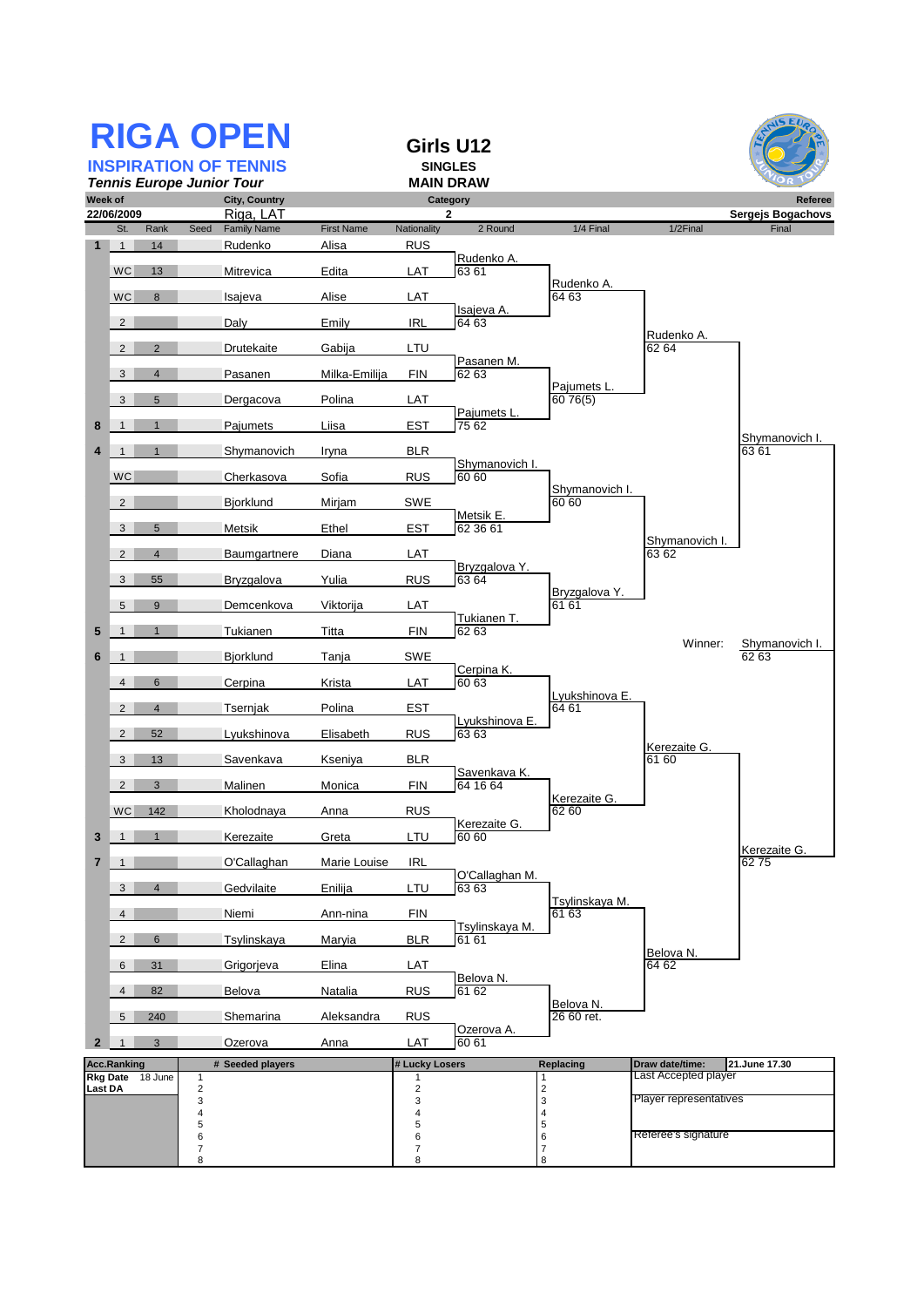|                |                     |                      |                              | <b>RIGA OPEN</b><br><b>INSPIRATION OF TENNIS</b><br><b>Tennis Europe Junior Tour</b> |                   |                     | <b>Boys U12</b><br><b>SINGLES</b><br><b>MAIN DRAW</b> |                                                 |                        | 5 EU                              |
|----------------|---------------------|----------------------|------------------------------|--------------------------------------------------------------------------------------|-------------------|---------------------|-------------------------------------------------------|-------------------------------------------------|------------------------|-----------------------------------|
| Week of        |                     |                      |                              | <b>City, Country</b>                                                                 |                   |                     | Category                                              |                                                 |                        | Referee                           |
|                | 22/06/2009<br>St.   | Rank                 | Seed                         | Riga, LAT<br><b>Family Name</b>                                                      | <b>First Name</b> | Nationality         | 2<br>2 Round                                          | 1/4 Final                                       | 1/2Final               | <b>Sergejs Bogachovs</b><br>Final |
| 1              | $\overline{1}$      | $\overline{2}$       | $\mathbf{1}$                 | Niklas-Salminen                                                                      | Patrik            | FIN                 |                                                       |                                                 |                        |                                   |
|                | $\overline{4}$      | $\overline{2}$       |                              | Inno                                                                                 | Hendrik           | <b>EST</b>          | Niklas-Salminen P.<br>57 61 60                        |                                                 |                        |                                   |
|                | $\overline{2}$      | 71                   |                              | Valentsev                                                                            | Nikita            | <b>RUS</b>          |                                                       | Niklas-Salminen P.<br>60 60                     |                        |                                   |
|                | $\overline{7}$      | 13                   |                              | Dorozhko                                                                             | Vladislavs        | LAT                 | Dorozhko V.<br>61 62                                  |                                                 |                        |                                   |
|                | 3                   | 3                    |                              |                                                                                      |                   | LTU                 |                                                       |                                                 | Babelis T.<br>63 63    |                                   |
|                |                     |                      |                              | <b>Babelis</b>                                                                       | Tadas             |                     | Babelis T.                                            |                                                 |                        |                                   |
|                | $\overline{4}$<br>5 | $5\phantom{.0}$<br>6 |                              | <b>Nesins</b><br>Kuznecovs                                                           | Maksims<br>Kirils | LAT<br>LAT          | 62 60                                                 | Babelis T.<br>62 62                             |                        |                                   |
|                |                     |                      |                              |                                                                                      |                   |                     | Kuznecovs K.                                          |                                                 |                        |                                   |
| 8              | $\mathbf{1}$        |                      |                              | Meum                                                                                 | Sebastian         | <b>NOR</b>          | 62 63                                                 |                                                 |                        | Babelis T.                        |
| 4              | $\mathbf{1}$        | $\mathbf{1}$         |                              | Klettenberg                                                                          | Christopher       | EST                 | Klettenberg C.                                        |                                                 |                        | 6475                              |
|                | <b>WC</b>           | 21                   |                              | Andersons                                                                            | Maksimilians      | LAT                 | 61 60                                                 | Klettenberg C.                                  |                        |                                   |
|                | 5 <sup>5</sup>      | $5\overline{)}$      |                              | Randpere                                                                             | Martin            | EST                 | Randpere M.                                           | 62 63                                           |                        |                                   |
|                | $\overline{2}$      | 2                    |                              | Calovas                                                                              | Aleksandras       | LTU                 | 75 67(5) 61                                           |                                                 | GataulinsR.            |                                   |
|                | <b>WC</b>           |                      |                              | Kropotkin                                                                            | Anton             | <b>RUS</b>          |                                                       |                                                 | 62 62                  |                                   |
|                | $\overline{7}$      | 8                    |                              | Tamm                                                                                 | Kristjan          | <b>EST</b>          | Tamm K.<br>467563                                     |                                                 |                        |                                   |
|                | 5 <sup>5</sup>      | 14                   |                              | Sakinis                                                                              | Domantas          | LTU                 |                                                       | GataulinsR.<br>61 64                            |                        |                                   |
| 5              | $\mathbf{1}$        | $\mathbf{1}$         |                              | Gataulins                                                                            | Rustems           | LAT                 | GataulinsR.<br>62 62                                  |                                                 |                        |                                   |
| 6              | $\mathbf{1}$        | 49                   |                              | Kornilov                                                                             | Valery            | <b>RUS</b>          |                                                       |                                                 | Winner:                | Babelis T.<br>62 64               |
|                | <b>WC</b>           | 12                   |                              | Petrovs-Dukats                                                                       | Daniels           | LAT                 | Kornilov V.<br>61 62                                  |                                                 |                        |                                   |
|                | $\overline{2}$      | $\overline{2}$       |                              | Siimar                                                                               | Mattias           | EST                 |                                                       | Sijmar M.<br>60 61                              |                        |                                   |
|                | <b>WC</b>           | 8                    |                              | Kivkucans                                                                            | Maris             | LAT                 | Siimar M.<br>60 60                                    |                                                 |                        |                                   |
|                | $\overline{4}$      | 11                   |                              | Gamzin                                                                               | Aleksas           | LTU                 |                                                       |                                                 | Johansen N.<br>60 61   |                                   |
|                | 3                   | 3                    |                              | Sojfer                                                                               | Daniels           | LAT                 | Sojfer D.<br>60 60                                    |                                                 |                        |                                   |
|                | 8 <sup>1</sup>      | 14                   |                              | Lukstins                                                                             | Gustavs           | I AT                |                                                       | Johansen N.<br>6363                             |                        |                                   |
| 3              | $\overline{2}$      | $5\phantom{.0}$      |                              | Johansen                                                                             | Noah              | <b>FIN</b>          | Johansen N.<br>60 61                                  |                                                 |                        |                                   |
| 7              | $\mathbf{1}$        | 6                    |                              | Zubkou                                                                               | Maksim            | <b>BLR</b>          |                                                       |                                                 |                        | Johansen N.<br>61 60              |
|                | 3                   |                      |                              | Erakangas                                                                            | Bart              | <b>FIN</b>          | Erakangas B.<br>62 62                                 |                                                 |                        |                                   |
|                | 3 <sup>1</sup>      | $\overline{2}$       |                              | Siimar                                                                               | Kristofer         | <b>EST</b>          |                                                       | Cajevs K.<br>6361                               |                        |                                   |
|                | $\overline{2}$      | $\overline{2}$       |                              | Cajevs                                                                               | Kirils            | LAT                 | Cajevs K.<br>61 60                                    |                                                 |                        |                                   |
|                | 6                   | $\overline{7}$       |                              | Cerpins                                                                              | Kriss             | LAT                 |                                                       |                                                 | Cajevs K.<br>62 61     |                                   |
|                | 3                   | 159                  |                              | Lomakin                                                                              | Semen             | <b>RUS</b>          | Cerpins K.<br>62 63                                   |                                                 |                        |                                   |
|                | 6                   | $5\phantom{.0}$      |                              | Lusti                                                                                | Oskar             | <b>EST</b>          |                                                       | Cerpins K.<br>6275                              |                        |                                   |
| $\mathbf{2}$   | $\mathbf{1}$        | $\mathbf{1}$         |                              | Babikas                                                                              | Dominykas         | LTU                 | Lusti O.<br>64 63                                     |                                                 |                        |                                   |
|                | <b>Acc.Ranking</b>  |                      |                              | # Seeded players                                                                     |                   | # Lucky Losers      |                                                       | Replacing                                       | Draw date/time:        | 21.June 17.10                     |
| <b>Last DA</b> |                     | Rkg Date 18 June     | 1<br>$\sqrt{2}$              |                                                                                      |                   | 1<br>$\sqrt{2}$     |                                                       | 1                                               | Last Accepted player   |                                   |
|                |                     |                      | $\ensuremath{\mathsf{3}}$    |                                                                                      |                   | 3                   |                                                       | $\begin{array}{c} 2 \\ 3 \\ 4 \\ 5 \end{array}$ | Player representatives |                                   |
|                |                     |                      | $\overline{\mathbf{4}}$<br>5 |                                                                                      |                   | 4<br>5              |                                                       |                                                 |                        |                                   |
|                |                     |                      | 6<br>$\overline{7}$          |                                                                                      |                   | 6<br>$\overline{7}$ |                                                       | 6<br>7<br>8                                     | Referee's signature    |                                   |
|                |                     |                      | 8                            |                                                                                      |                   | 8                   |                                                       |                                                 |                        |                                   |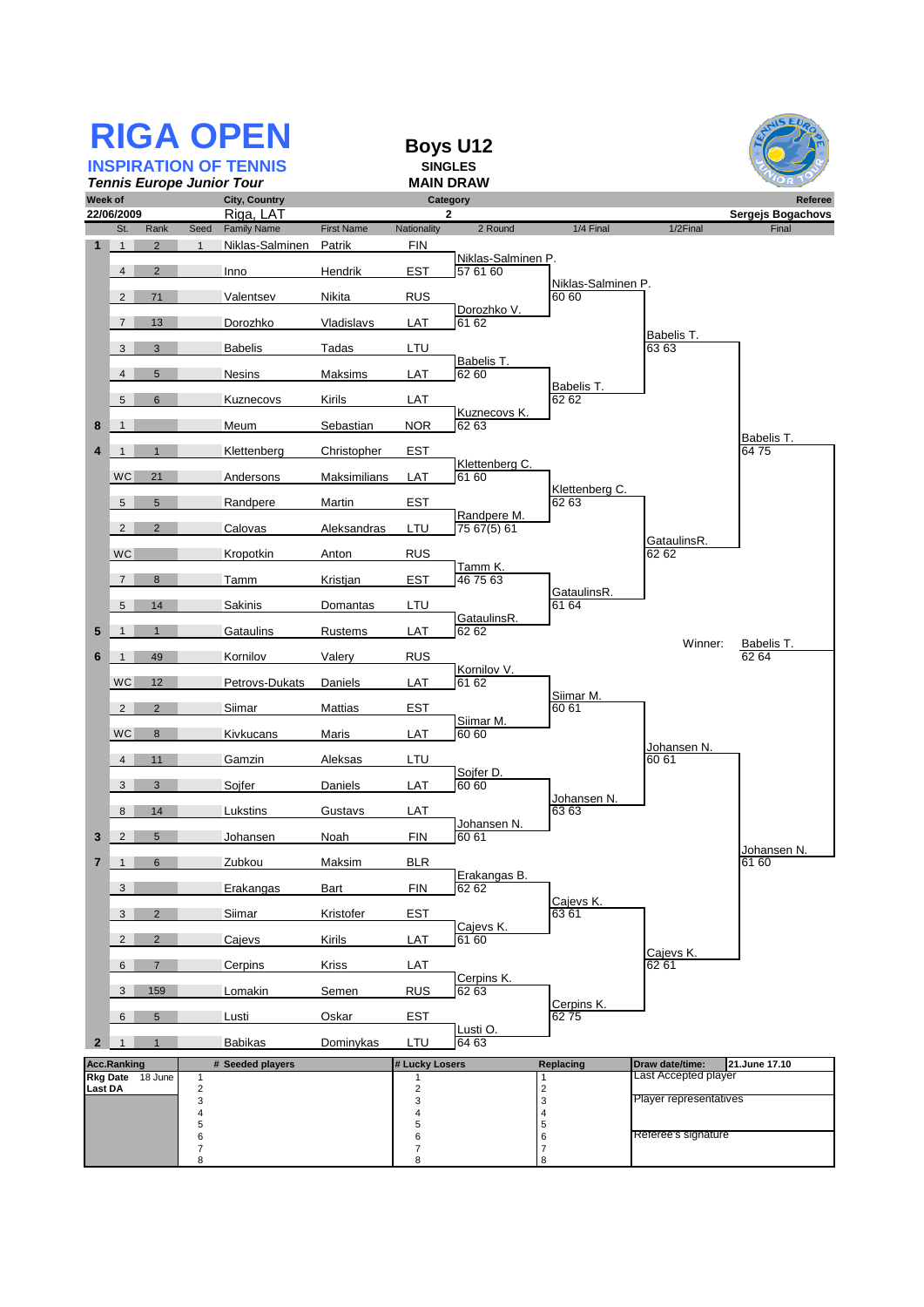|                 | <b>RIGA OPEN</b><br><b>INSPIRATION OF TENNIS</b> |                            |                           |                      | Girls U12<br><b>DOUBLES</b><br><b>MAIN DRAW</b> |                     |                                         |                   |
|-----------------|--------------------------------------------------|----------------------------|---------------------------|----------------------|-------------------------------------------------|---------------------|-----------------------------------------|-------------------|
| Week of         | <b>Tennis Europe Junior Tour</b>                 | <b>City, Country</b>       |                           |                      |                                                 |                     |                                         | Referee           |
| 22/06/2009      |                                                  | Riga, LAT                  |                           |                      |                                                 |                     |                                         | Sergejs Bogachovs |
|                 | Rank<br>St.                                      | Seed<br><b>Family Name</b> | <b>First Name</b>         | Nationality          | 2 Round                                         | 1/2Final            | Final                                   | Winner            |
| $\mathbf{1}$    |                                                  | Rudenko                    | Alisa                     | <b>RUS</b>           |                                                 |                     |                                         |                   |
|                 |                                                  | Lyukshinova                | Elisabeth                 | RUS                  |                                                 |                     |                                         |                   |
|                 |                                                  |                            |                           |                      | Rudenko A.                                      |                     |                                         |                   |
|                 |                                                  |                            |                           |                      | Lyukshinova E.                                  |                     |                                         |                   |
| 16              |                                                  | Bye                        |                           |                      |                                                 |                     |                                         |                   |
|                 |                                                  |                            |                           |                      |                                                 | Rudenko A.          |                                         |                   |
|                 |                                                  |                            |                           |                      |                                                 | Lyukshinova E.      |                                         |                   |
| 9               |                                                  | Gedvilaite<br>Grinberga    | Enilija<br>Evita          | LTU<br>LAT           |                                                 | 62 62               |                                         |                   |
|                 |                                                  |                            |                           |                      | Daly                                            |                     |                                         |                   |
|                 |                                                  |                            |                           |                      | O'Callaghan                                     |                     |                                         |                   |
| 8               |                                                  | Daly                       | Emily<br>Marie Louise IRL | <b>IRL</b>           | 76(1) 64                                        |                     |                                         |                   |
|                 |                                                  | O'Callaghan                |                           |                      |                                                 |                     | Shimanovich I.                          |                   |
|                 |                                                  |                            |                           |                      |                                                 |                     | Tsylinskaya M.                          |                   |
| 5               |                                                  | Tsernjak                   | Polina                    | EST                  |                                                 |                     | 61 46 10/6                              |                   |
|                 |                                                  | Pajumets                   | Liisa                     | EST                  |                                                 |                     |                                         |                   |
|                 |                                                  |                            |                           |                      | Baumgartnere D.<br>Isajeva A.                   |                     |                                         |                   |
| 12              |                                                  | Baumgartnere               | Diana                     | LAT                  | 75 60                                           |                     |                                         |                   |
|                 |                                                  | Isajeva                    | Alise                     | LAT                  |                                                 |                     |                                         |                   |
|                 |                                                  |                            |                           |                      |                                                 | Shimanovich I.      |                                         |                   |
|                 |                                                  |                            |                           |                      |                                                 | Tsylinskaya M.      |                                         |                   |
| 13              |                                                  | Bye                        |                           |                      |                                                 | 62 63               |                                         |                   |
|                 |                                                  |                            |                           |                      | Shimanovich I.                                  |                     |                                         |                   |
|                 |                                                  |                            |                           |                      | Tsylinskaya M.                                  |                     |                                         |                   |
| 4               |                                                  | Shimanovich                | Iryna                     | <b>BLR</b>           |                                                 |                     |                                         |                   |
|                 |                                                  | Tsylinskaya                | Maryia                    | BLR                  |                                                 |                     |                                         | Shimanovich I.    |
|                 |                                                  |                            |                           |                      |                                                 |                     |                                         | Tsylinskaya M.    |
| 3               |                                                  | Tukianen                   | Titta                     | <b>FIN</b>           |                                                 |                     |                                         | 62 62             |
|                 |                                                  | Pasanen                    | Milka-Emilija FIN         |                      |                                                 |                     |                                         |                   |
|                 |                                                  |                            |                           |                      | Tukianen T.<br>Pasanen M.                       |                     |                                         |                   |
| 14              |                                                  | Bye                        |                           |                      |                                                 |                     |                                         |                   |
|                 |                                                  |                            |                           |                      |                                                 |                     |                                         |                   |
|                 |                                                  |                            |                           |                      |                                                 | Tukianen T.         |                                         |                   |
| 11              |                                                  | Mitrevica                  | Edita                     | LAT                  |                                                 | Pasanen M.<br>60 61 |                                         |                   |
|                 |                                                  | Grigorjeva                 | Elina                     | LAT                  |                                                 |                     |                                         |                   |
|                 |                                                  |                            |                           |                      | Malinen M.                                      |                     |                                         |                   |
|                 |                                                  |                            |                           |                      | Niemi A.                                        |                     |                                         |                   |
| 6               |                                                  | Malinen<br>Niemi           | Monica<br>Ann-nina        | <b>FIN</b><br>FIN    | 36 75 10/8                                      |                     |                                         |                   |
|                 |                                                  |                            |                           |                      |                                                 |                     | Tukianen T.                             |                   |
|                 |                                                  |                            |                           |                      |                                                 |                     | Pasanen M.                              |                   |
| $\overline{7}$  |                                                  | <b>Bjorklund</b>           | Tanja                     | SWE                  |                                                 |                     | 62 62                                   |                   |
|                 |                                                  | Bjorklund                  | Mirjam                    | SWE                  |                                                 |                     |                                         |                   |
|                 |                                                  |                            |                           |                      | Demcenkova<br>Kholodnaya                        |                     |                                         |                   |
| 10              |                                                  | Demcenkova                 | Viktorija                 | LAT                  | 76(9) 62                                        |                     |                                         |                   |
|                 |                                                  | Kholodnaya                 | Anna                      | RUS                  |                                                 |                     |                                         |                   |
|                 |                                                  |                            |                           |                      |                                                 | Ozerova A.          |                                         |                   |
|                 |                                                  |                            |                           |                      |                                                 | Cerpina K.<br>63 64 |                                         |                   |
| 15              |                                                  | <b>Bye</b>                 |                           |                      |                                                 |                     |                                         |                   |
|                 |                                                  |                            |                           |                      | Ozerova A.                                      |                     |                                         |                   |
|                 |                                                  |                            |                           |                      | Cerpina K.                                      |                     |                                         |                   |
| $\overline{2}$  |                                                  | Ozerova                    | Anna                      | LAT<br>LAT           |                                                 |                     |                                         |                   |
|                 |                                                  | Cerpina                    | Krista                    |                      |                                                 |                     |                                         |                   |
|                 |                                                  |                            |                           |                      |                                                 |                     |                                         |                   |
| <b>Rkg Date</b> | <b>Acc.Ranking</b><br>18 June<br>$\mathbf{1}$    | # Seeded teams             |                           | $\#$<br>$\mathbf{1}$ | $\mathbf{1}$                                    | Replacing           | Draw date/time:<br>Last Accepted player | 22 June 18.00     |
| Last DA         |                                                  |                            |                           |                      |                                                 |                     |                                         |                   |
|                 | $\overline{2}$                                   |                            |                           | $\overline{2}$       | $\overline{\mathbf{c}}$                         |                     | Player representatives                  |                   |
|                 | 3                                                |                            |                           | 3                    | 3                                               |                     |                                         |                   |
|                 |                                                  |                            |                           |                      |                                                 |                     | Referee's signature                     |                   |

4 4 4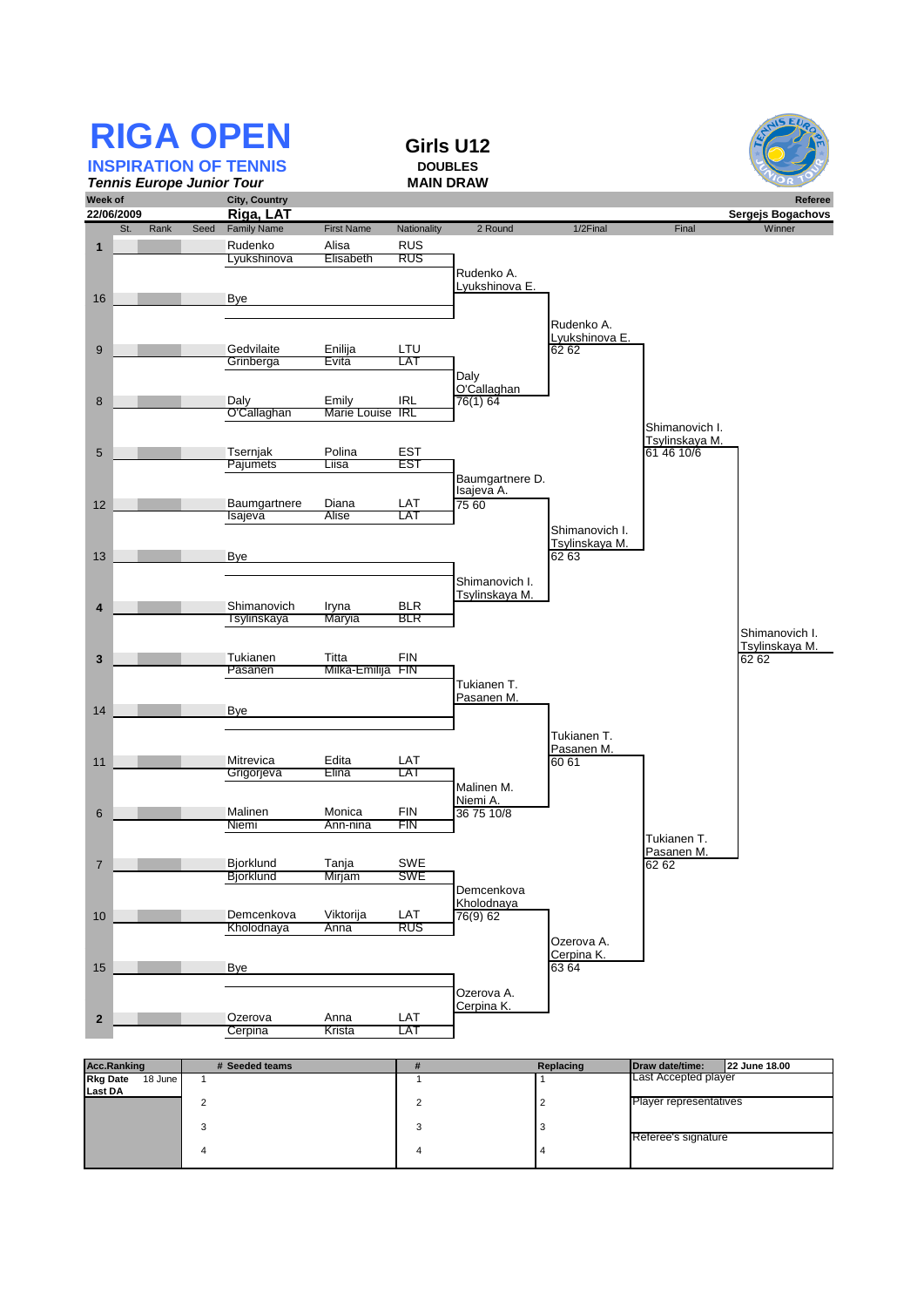| <b>RIGA OPEN</b><br><b>INSPIRATION OF TENNIS</b><br><b>Tennis Europe Junior Tour</b> |                                 |                             | <b>Boys U12</b><br><b>DOUBLES</b><br><b>MAIN DRAW</b> |                     |                    |                        |                             |
|--------------------------------------------------------------------------------------|---------------------------------|-----------------------------|-------------------------------------------------------|---------------------|--------------------|------------------------|-----------------------------|
| Week of                                                                              | <b>City, Country</b>            |                             | Category                                              |                     |                    |                        | Referee                     |
| 22/06/2009<br>Seed<br>St.<br>Rank                                                    | Riga, LAT<br><b>Family Name</b> | <b>First Name</b>           | $\mathbf{2}$<br>Nationality                           | 2 Round             | 1/2Final           | Final                  | Sergejs Bogachovs<br>Winner |
|                                                                                      |                                 |                             |                                                       |                     |                    |                        |                             |
| $\overline{1}$                                                                       | Niklas-Salminen<br>Johansen     | Patrik<br>Noah              | FIN<br>FIN                                            |                     |                    |                        |                             |
|                                                                                      |                                 |                             |                                                       | Niklas-Salminen P.  |                    |                        |                             |
|                                                                                      |                                 |                             |                                                       | Johansen N.         |                    |                        |                             |
| 16                                                                                   | Bye                             |                             |                                                       |                     |                    |                        |                             |
|                                                                                      |                                 |                             |                                                       |                     | Niklas-Salminen P. |                        |                             |
|                                                                                      |                                 |                             |                                                       |                     | Johansen N.        |                        |                             |
| 9                                                                                    | Tamm<br>Andersons               | Kristjan<br>Maksimilians    | <b>EST</b><br>LAT                                     |                     | 62 60              |                        |                             |
|                                                                                      |                                 |                             |                                                       | Cerpins K.          |                    |                        |                             |
|                                                                                      |                                 |                             |                                                       | Kivkucans M.        |                    |                        |                             |
| 8                                                                                    | Cerpins<br>Kivkucans            | Kriss<br><b>Maris</b>       | LAT<br>LAT                                            | 3675(9)             |                    |                        |                             |
|                                                                                      |                                 |                             |                                                       |                     |                    | Niklas-Salminen P.     |                             |
|                                                                                      |                                 |                             |                                                       |                     |                    | Johansen N.            |                             |
| 5                                                                                    | Siimar<br>Siimar                | <b>Mattias</b><br>Kristofer | <b>EST</b><br><b>EST</b>                              |                     |                    | 6363                   |                             |
|                                                                                      |                                 |                             |                                                       | Siimar M.           |                    |                        |                             |
|                                                                                      |                                 |                             |                                                       | Silmar K.           |                    |                        |                             |
| 12                                                                                   | Dorozhko<br>Petrovs-Dukats      | Vladislavs<br>Daniels       | LAT<br>LAT                                            | 63 62               |                    |                        |                             |
|                                                                                      |                                 |                             |                                                       |                     | Siimar M.          |                        |                             |
|                                                                                      |                                 |                             |                                                       |                     | Siimar K.          |                        |                             |
| 13                                                                                   | Bye                             |                             |                                                       |                     | 75 67(0) (6)       |                        |                             |
|                                                                                      |                                 |                             |                                                       | Zubkou M.           |                    |                        |                             |
|                                                                                      |                                 |                             |                                                       | Cajevs K.           |                    |                        |                             |
| $\overline{4}$                                                                       | Zubkou<br>Cajevs                | Maksim<br>Kirils            | <b>BLR</b><br>LAT                                     |                     |                    |                        |                             |
|                                                                                      |                                 |                             |                                                       |                     |                    |                        | Niklas-Salminen F           |
|                                                                                      |                                 |                             |                                                       |                     |                    |                        | Johansen N.                 |
| 3                                                                                    | Sakinis<br>Gamzin               | Domantas<br>Aleksas         | LTU<br>LTU                                            |                     |                    |                        | 6361                        |
|                                                                                      |                                 |                             |                                                       | Erakangas           |                    |                        |                             |
|                                                                                      |                                 |                             |                                                       | Meum                |                    |                        |                             |
| 14                                                                                   | Erakangas<br>Meum               | Bart<br>Sebastian           | FIN<br><b>NOR</b>                                     | 61 62               |                    |                        |                             |
|                                                                                      |                                 |                             |                                                       |                     | Klettenberg C.     |                        |                             |
|                                                                                      |                                 |                             |                                                       |                     | Randpere M.        |                        |                             |
| 11                                                                                   | <b>Nesins</b><br>Lukstins       | Maksims<br>Gustavs          | LAT<br>LA <sub>1</sub>                                |                     | 62 61              |                        |                             |
|                                                                                      |                                 |                             |                                                       | Klettenberg C.      |                    |                        |                             |
|                                                                                      |                                 |                             |                                                       | Randpere M.         |                    |                        |                             |
| 6                                                                                    | Klettenberg<br>Randpere         | Christopher<br>Martin       | EST<br><b>EST</b>                                     | 26 64 10/3          |                    |                        |                             |
|                                                                                      |                                 |                             |                                                       |                     |                    | Klettenberg C.         |                             |
|                                                                                      |                                 |                             |                                                       |                     |                    | Randpere M.            |                             |
| $\overline{7}$                                                                       | Kropotkin<br>Lomakin            | Anton<br>Semen              | <b>RUS</b><br><b>RUS</b>                              |                     |                    | 62 36 12/10            |                             |
|                                                                                      |                                 |                             |                                                       | Kropotkin A.        |                    |                        |                             |
| 10                                                                                   |                                 |                             |                                                       | Lomakin S.<br>75 63 |                    |                        |                             |
|                                                                                      | Lusti<br>Inno                   | Oskar<br>Hendrik            | <b>EST</b><br><b>EST</b>                              |                     |                    |                        |                             |
|                                                                                      |                                 |                             |                                                       |                     | Gataulins R.       |                        |                             |
|                                                                                      |                                 |                             |                                                       |                     | Sojfer D.          |                        |                             |
| 15                                                                                   | <b>Bye</b>                      |                             |                                                       |                     | 6475               |                        |                             |
|                                                                                      |                                 |                             |                                                       | Gataulins R.        |                    |                        |                             |
|                                                                                      | Gataulins                       |                             |                                                       | Sojfer D.           |                    |                        |                             |
| $\mathbf{2}$                                                                         | Sojfer                          | Rustems<br><b>Daniels</b>   | LAT<br>LAT                                            |                     |                    |                        |                             |
|                                                                                      |                                 |                             |                                                       |                     |                    |                        |                             |
| <b>Acc.Ranking</b>                                                                   | # Seeded teams                  |                             | #                                                     | Alternates          | Replacing          | Draw date/time:        | 22 June 18.00               |
| <b>Rkg Date</b><br>18 June<br>$\mathbf{1}$                                           |                                 |                             | $\mathbf{1}$                                          |                     | $\mathbf{1}$       | Last Accepted player   |                             |
| Last DA<br>$\overline{\mathbf{c}}$                                                   |                                 |                             | 2                                                     |                     | $\mathbf 2$        | Player representatives |                             |
|                                                                                      |                                 |                             |                                                       |                     |                    |                        |                             |
| 3                                                                                    |                                 |                             | 3                                                     |                     | 3                  | Referee's signature    |                             |
| 4                                                                                    |                                 |                             | 4                                                     |                     | 4                  |                        |                             |
|                                                                                      |                                 |                             |                                                       |                     |                    |                        |                             |